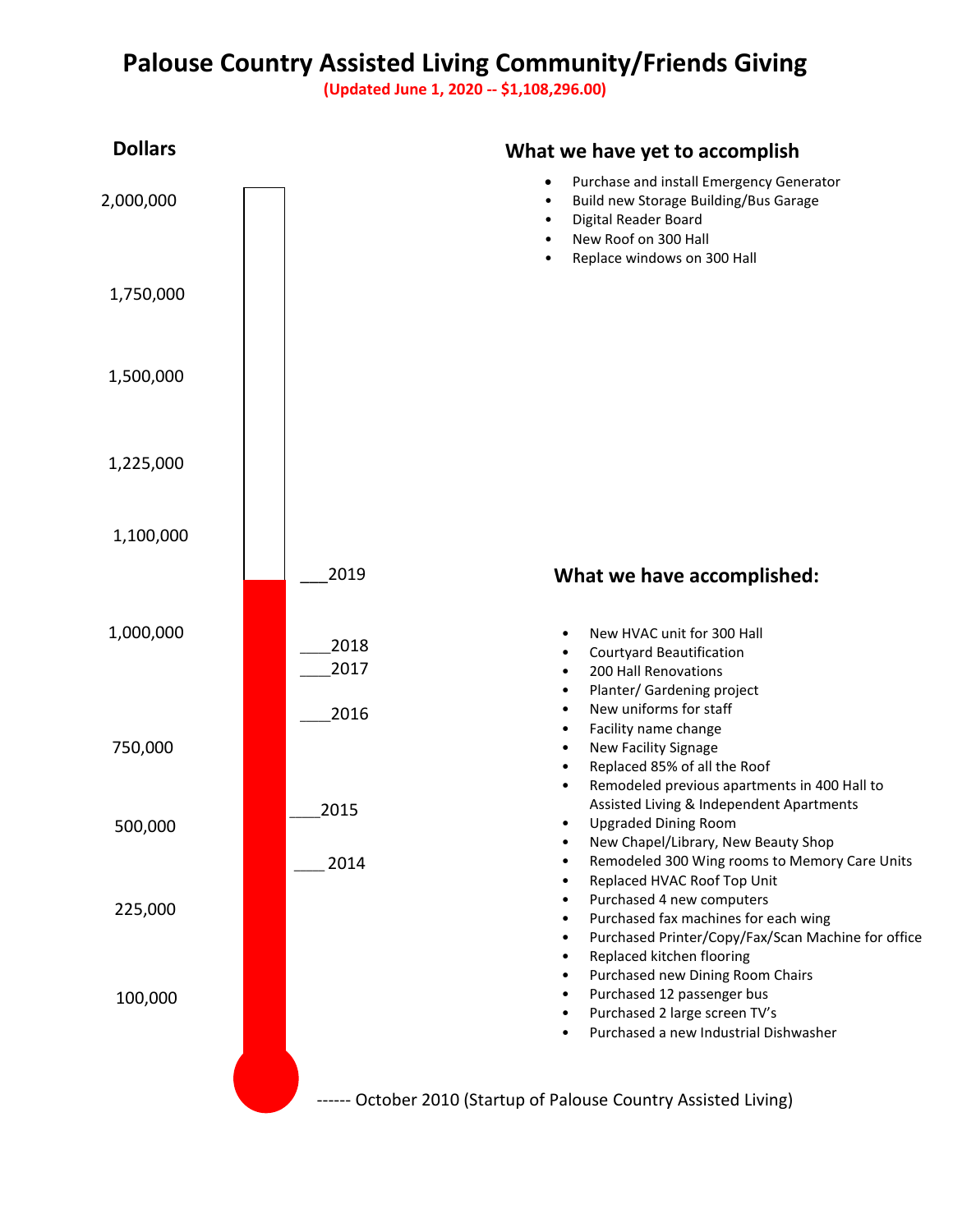## **Palouse Country Assisted Living**

**Contributors of Time, Services, Equipment, and Dollars**

**(Updated June 1, 2020; 3 pages)**

*All gifts of time, services, equipment, and dollars are sincerely appreciated. No gift is too small. Thank you to the following who have donated since the beginning of Palouse Country in 2010. If you know of a person or organization who should be added to this list, please contact [office@fairfieldcare.org](mailto:office@fairfieldcare.org) (509-283-2232).*

Adams Electric Addie Millhorn Al & Lonnah [Lewis] Hiemstra Al & Valerie [Wolf] Hughes Alan & Jane Roecks Albert Keno Alf & Donna Idland Allen & Penny Davis Amelia Potter Andrea & Patrick Johns Angie Stokes Angela Zhem Anita Holt Ann Clausen Arch Oakshott Arthur & Helen Grewe Associated Family Physicians Bank of Fairfield Barb (Ostheller) Neal Barbara & Mike Windish Barbara B. Sherman Barbara Browning Trust Barry & Karen Zehm Beatrice Scheele Beth Zehm Betsy Keno Bettie Roecks Betty Ostheller Betty Schmitz Betty Stone Beverly High Bill & Betty Tensfeld Bill & Jackie (Hahner) Tee Bill & Micki Harnois Bill & Sally (Felgenhauer) Baird Bill's Service (Lorna, Jerry & Patty Schieche) Bob & Becky Obernolte Bob & Dorothy Felber Bob Maley Bothman Brothers Brad & Rhonda Veile Bradley & Pamela Bale Bret & Connie Barratt Bud & Eileen Storm Bud & Joyce Mills Bud's Auto & Truck Byron & Sheryl Henry

C J Tee Carolyn Behrens Casey Holling family Cash Hardware –Tekoa Cathi Lamoreux Catherine Morris CDA Casino Charles & Carol Hahner Charles & Carol Keno Charles & Janice Reed Charles & Lisa Cinq-Mars Charles & Midge Airhart Charles Johnson Cheryl Kingen Cheryl & Monte Morgan CHS , Inc. (Fairfield & Rockford) Cindee McCandless Clair & Marian Christensen Claudia Jeske Co-Ag Producers, Inc. Columbia Medical Associates, LLC Connie & Ronald Price Curt Stanghill & Mary Kinsey Daniel & Sharon Redfern D.C. & J.I. Young Dale Keno Dale & Debra Poffenroth Dale & Bridgette Richardson Dalene (Kendall) Faire Dan & Bonita Dixon Dan Hay Dan & Lisa Messinger Dan & Maureen St. John Daphne Chrysler Darlene Wernz Darlene Shriner Darren Hand Daryl & Marilyn (McClellan) Click Dave & Jody (Primmer) Cornwall Dave's Auto Body & Glass, Inc. Dave Dirkee David & Ingrid Ostheller Debbie VanHeel Debbie Wernz Delores Hein Dennis & Carol Pittmann Dennis & Sheila Pottratz Dennis Zehm

Denny Ranch, LLC Deral & Carol Adams Derek Green Diana Pumphrey Diane Hill Diane & James Stentz Dick & Nancy (Groth) Piersol Diane Wilson Don & Donna Ottosen Don & Elvera Felgenhauer Don & Rita Evans Don & Shelia Dyer Donald & Monica Peters Donna [Pottratz] Harvey Donna Larue Donna McLean Dorothy Brown Dorothy & Robert Felber JR Doug & Joan Degon Douglas & Joanne Morgan Doug & Bonnie Van Tine Duane & Janece Scheele Duke and Ruth Fette Trust E. G. Boulton E & L Widman E.P. Ladwig Earl & Geneva Clausen Trust Earl & Marian Bothman Ed & Carol Crockett Ed & Jennifer Huber Ellis Edna Fitzgerald Eldon Hagen Trust Eleanor Miller Eleanor Thormahlen Elgar, LLC Ellen Ostheller Elna & Wilbur Paulson Empire Health Foundation Ervin Leitz Eugene & Mary Towne Evie Heinevetter Fairfield Community Church Fairfield Owl Pharmacy First Interstate Bank Floyd & Bertie Honn Fran Stender Francene R. Groat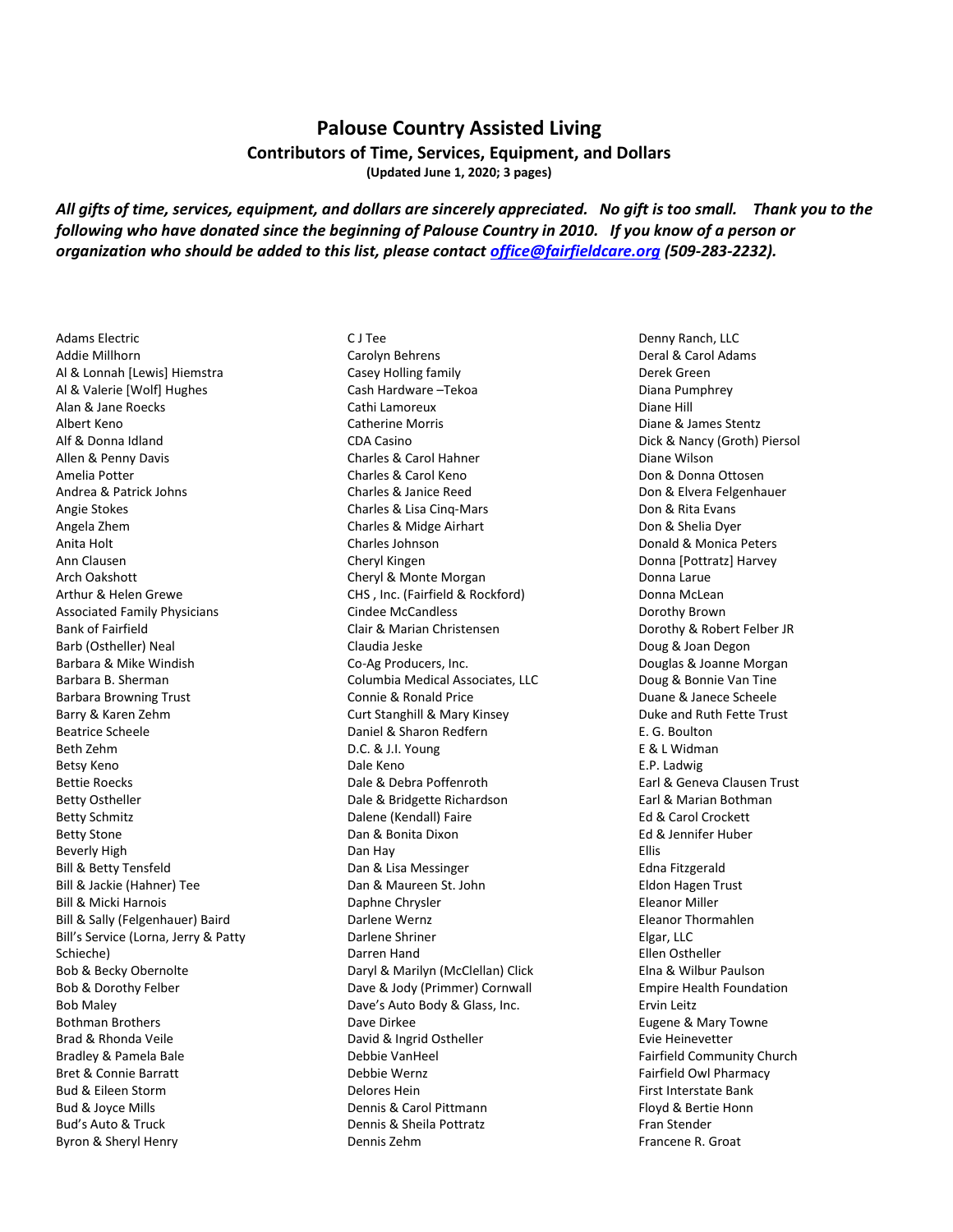Fred & Carol Widman Fred & Jacci Arnow Fred & Kay Pruett Fred Lewis Fritz & Patty McGinnis G. M. Cross Gail Stevers Garco Construction Gary Peters Gary & Barbara Roecks Gary & Donna Tellessen Gary & Elinor Johnson Gary & Lynn Schafer Gary Gortsema Gene & Margaret Kaplan Gene & Mary Towne Gene & Margaret Towne Geneva Clausen George & Pauline Keno George (Al) Poff Gerald & Geraldine Rein Gerald & Vera Parrish Geri Knott Glenn Leitz Glenn & Susan Segota Gordon & Ann Schoedel Gordon Lederer Graice Reed Green View Farms Greg Bareither Greg Bothman Greg & Michelle Ward Gretchen Anderberg Hahner Family Band Hangman Creek Chamber of Commerce Harlan & Alvorine Heglar Harvest Moon Restaurant Henning Family Farms Hoffman Trust Hurd's Mercantile Inland Empire Milling Co., St John Ivan & Alene Willmschen Jack & Gloria Felgenhauer James & Alice Jeanne Foster James & Linda Ray James & Mary Dolliver James & Susan Els Jane VanWinkle Janet McBride Janice Davis Jay & Carol Holling Jay & Debbie Wernz Jay & Nikki Enzler Jean Hein Jean Jarvis Jean Repp Jeff & Gayle (Roecks) Hanna Jerald McClellan Jerald & Lois Sheffels Jerrene Holling Jim & Susan Els Jim & Joy Poff Jim Ostheller Jim Walesby Jo Oens

Joan A. Schwab Joanne Dyer Jody Neumann Joe & Jeanne Schmitz Joe & Johnna Horlacher John & Sandy Jamison Jordan Green Joy Parkes Joyce (Brim) Douglas Julia "Judy" Gordon Julie Mindemann Kami Thiersen Kari (Ostheller) Fisher Karl & Ione Felgenhauer Katherine Gordon Kathy DeGon Kay & Daniel Loibl Ken & Betsy Fuchs Kenneth Saunders Keith & Robin Duncan Kermit & Anna May [Keno] Ellis Kevin & Shelly Holling Kevin & Helen Paulson Kurt Schanzenbach Lana Widman Larry Cargile Larry & Rebecca Walls L R "Rusty" McGuire L & V Lasz Living Trust Laree (Saunders) Gregory Larry & Bev Madsen Larry & Linda Maddox Larry & Linda Zeug Larry & Miriam Kruse Larry "Shorty" DeGon Latah Country Bible – Vacation Bible School Lawrence & Janice Tee Lela Dunder Leland Lee Pennell Leon Vincent Realty Les Roecks Family Liberty High School Jazz Band Lincoln Barber Shop Linda Brincken Linda DeFord Linda Evans Linda Hainline Linda Horn Linda Van Gastel Lloyd & Colleen DeChenne Lloyd & Shirley Seehorn Lois (Hartmeier) Caviness Loffel, Otis & Warwick, PS Lois J. Christensen Lon Ottosen Lonnie & Marci (Felgenhauer) Green Loren Blakely Lorna Bell Burns Lorraine Poetter Louise & William Sievers Margaret [Haas] Towne Margaret Groth Margene Martin Marilyn Herres

Mark & Chris Mewhinney Mark & Tammey Giese Marsha Hein Martha Judson Martha Meurer Mason & Essie Buslach McCoy Grain Terminal Micki Harnois Michael & Rachelle Ausmus Mike & Dixie Burnham Mike & Julie [Felgenhauer) Haines Mike & Laurie Whelan Mike & Regina Clausen Mike Tee Mildred Clausen Milton & Gertrude Wolf Trust Milton & Shirley Pratt Motion Auto SupplMr & Mrs Al Schauble Mr & Mrs Al Schauble Mr & Mrs Jerry Schiecke Mr & Mrs Merle Zehm Mr & Mrs William Schiecke Nathan Hahner Neal's Plumbing Neil & Donna Davey Neil Felgenhauer Nelson Knudson Norene Zehm Northwest Farm Credit Services Palouse Hair Co. Pat Bareither Pat Pierce Patricia Dretke Patricia Felgenhauer Patricia M. Myers Patricia Schoesler Paul & Gwen Anderson Paul & Lois (Reifenberger] Christensen Phil & Ellen (Kruse) Wirth Pine Grove Farms (Bill & Jackie Sievers) Plummer Sam RV'ers Pod Roger V Dens Polly Zehm R Keith & Florence Wilson Ralph & Gerry Reifenberger Randy Mitchell Ray & Roberta Decker Raymond & Delores Clausen Rena Dehaas Rev Don & Ann Walter Richard & Nancy Piersol Rick & Patty (Clifford) Tee Robert & Barbara Meurer Robert & Bonnie (Bareither) Walker Robert & Donna Felgenhauer Robert & Dorothy Felber, Jr. Robert & Sara Hudkins Robert & Sharon Meisenberg Robert Diefe Robert Hudkins Rockford Auto Rockford VFW Post #7615 Rod & Sammie Jo Fletcher Ronald & Lonnie Price Rosanne & Karl Bold